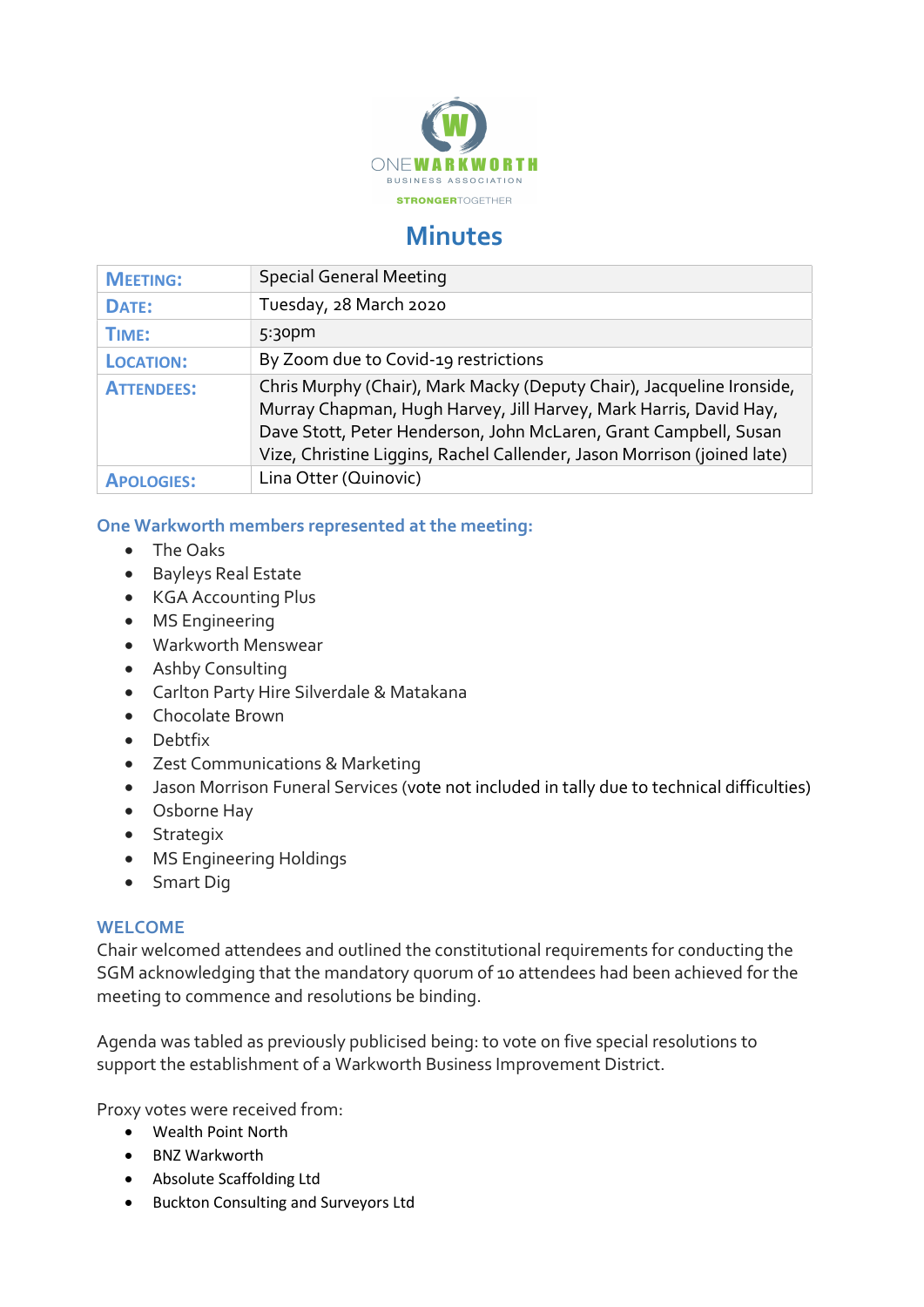- Intimate Apparel
- McDonald Adams Optometrists
- Webster Malcolm Law
- Warkworth Investments
- Insight Legal
- Aqua Filter
- The Drug Detection Agency
- Cameron Autos
- Composite Joinery
- WRMK Law
- Hollis and Scholefield
- JG Wech Plumbers and Drain Layers
- Flooring Extra
- Rodney Surgical Centre
- Gaby's
- Quinovic

## SPECIAL RESOLUTIONS

Voting for each resolution was carried out with the following results:

- 1. To approve and accept the One Warkworth Business Association BID Programme Establishment ballot results completed in March 2020. FOR:  $14 + 20$  proxy votes =  $34$ AGAINST: nil ABSTAINED: 1
- 2. To approve and adopt the One Warkworth BID Programme establishment boundary map. During the ballot period a property was excluded from the proposed map that should have been included. A ballot pack was sent to the ratepayer concerned. The map being presented to members at this SGM is a new map and includes this property. FOR:  $14 + 20$  proxy votes =  $34$

AGAINST: nil ABSTAINED: 1

- 3. To agree and adopt the One Warkworth business plan presented as part of the Warkworth BID programme establishment project and as agreed at the AGM held on 26 August 2019. FOR:  $14 + 20$  proxy votes =  $34$ AGAINST: nil ABSTAINED: 1
- 4. To ratify and adopt the 2020-2021 draft budget as presented in the Warkworth BID programme establishment project documents and as approved at the AGM held on 26 August 2019. FOR:  $14 + 20$  proxy votes =  $34$ AGAINST: nil ABSTAINED: 1